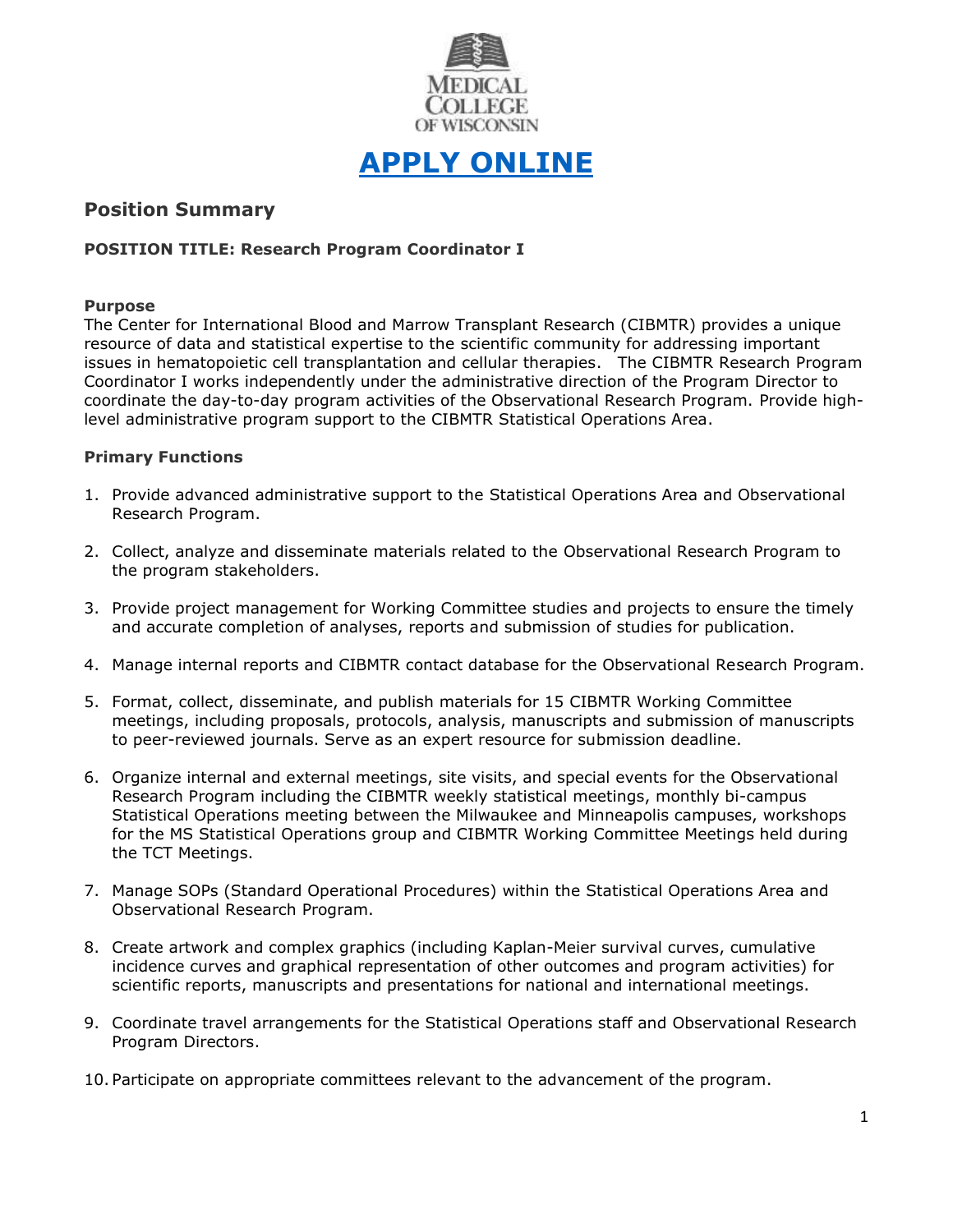

## **Knowledge – Skills – Abilities**

- 1. Proficiency in software programs such as Microsoft Office (Word, Access, Excel, Power Point, Outlook, Adobe Illustrator), Salesforce and Desktop publishing.
- 2. Demonstrate written and oral communication skills.
- 3. Typing skills with at least 50 WPM.
- 4. Knowledge of general office machines and telephone system.
- 5. Demonstrate ability to work independently and as a team.
- 6. Highly detail- , accurate- and results-oriented.
- 7. Ability to handle different tasks simultaneously and prioritize projects efficiently.
- 8. Ability to successfully plan ahead and follow-through.
- 9. Ability to collaborate and accept variable work direction in a fast-paced environment.
- 10. Ability and willingness to work overtime as needed with advanced notice.

## **Organizational Structure**

| Building:                   | CLCC, 5 <sup>th</sup> Floor                                 |  |
|-----------------------------|-------------------------------------------------------------|--|
| Department:                 | Medicine                                                    |  |
| Division:                   | Center for International Blood & Marrow Transplant Research |  |
| Reports to (Title):         | Research Program Coordinator II                             |  |
| Direct Reports (Titles):    | NA                                                          |  |
| Collaborates with (Titles): | Principal Investigators of Research studies                 |  |
|                             | <b>CIBMTR Scientific Directors</b>                          |  |
|                             | <b>CIBMTR Statistical Directors</b>                         |  |
|                             | CIBMTR Biostatisticians                                     |  |

## **Specifications**

*Appropriate education and/or experience may be substituted on equivalent basis* Minimum Required Education: Bachelor's Degree Minimum Required Experience: 2 year Preferred Education: Preferred Experience: Experience with program management in a medical, research or educational environment preferred

Field: Certification: CITI training within 90 days of hire

## **Classification**

| 10             |
|----------------|
| 1.0            |
| Exempt         |
| Administrative |
|                |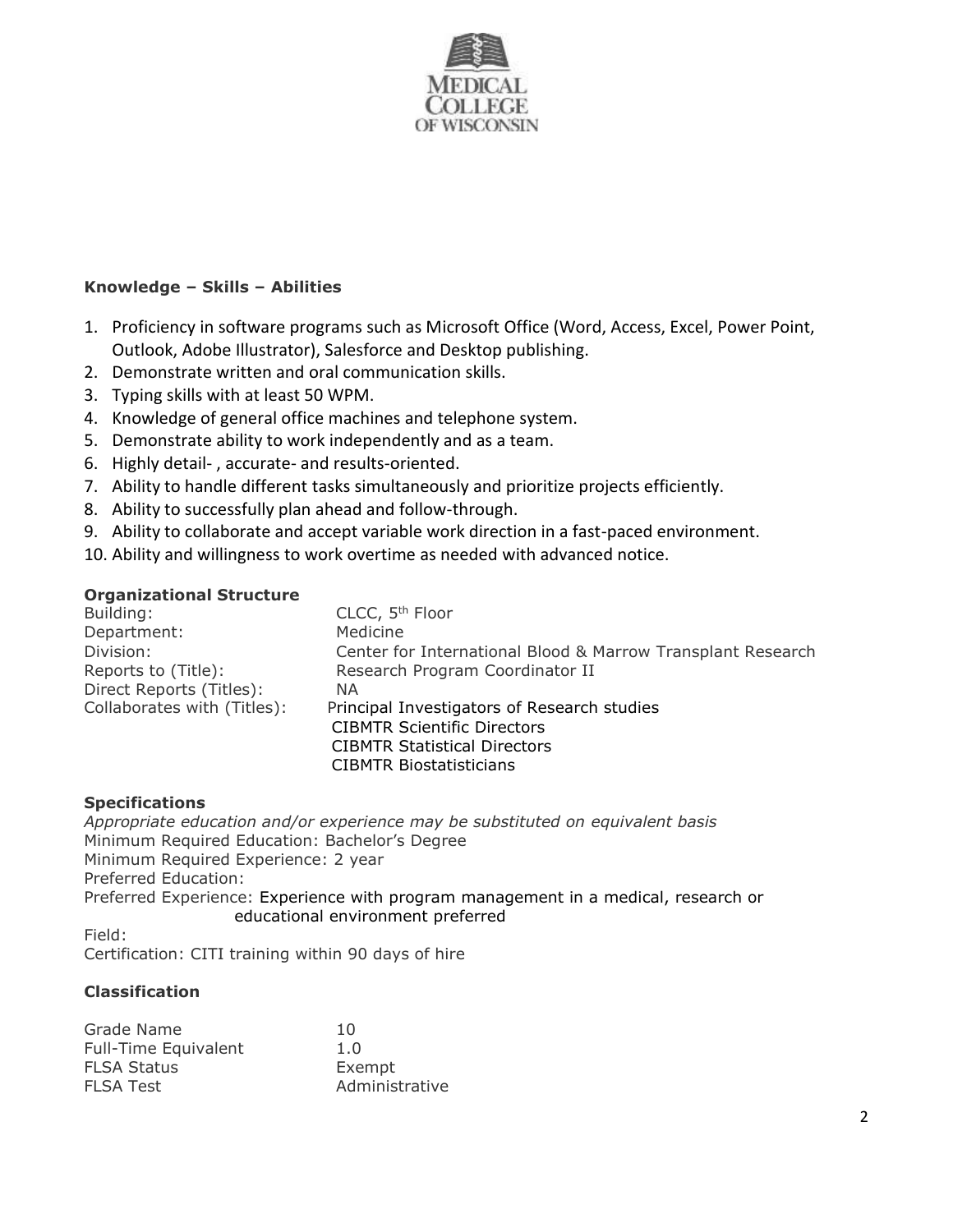

Workweek Full-time role with expectations for coverage during core business hours and flexibility required as necessary to accommodate business needs.

| Job ID            |                              |
|-------------------|------------------------------|
| Job Name          | Program Coordinator          |
| Position Category | <b>Professional Services</b> |

## **Job Scope**

*Complexity –* regularly applied judgment to accomplish tasks; develops policies and procedures *Impact –* errors may cause moderate to serious damage; accuracy highly important *Autonomy –* performs work independently with regular check-ins; supervision available as needed *Communication –* occasionally resolves conflicts; adapts communication style to audiences *Responsibility –* advises others *Confidentiality –* regularly prepares and uses confidential information

*Leadership –* acts as a role model

## **Physical Requirements**

Work requires infrequent physical effort such as walking or retrieving materials.

#### **Risk Potential**

Little or no exposure to hazards such as dust, fumes, or extreme temperatures, airborne or blood borne pathogens, extreme temperatures, or allergens.

#### **Sensory Acuity**

Ability to detect and translate speech or other communication required. May occasionally require the ability to distinguish colors and perceive relative distances between objects.

#### **Work Environment**

May experience slightly disagreeable features such as temperature changes or noise from time to time. Work performed in an environmentally controlled environment.

#### **Performance Dimensions**

## **Collegiality**

Exhibit confidentiality, honesty, and actions that build trust and strengthen relationships. Listen to others and effectively communicate in a clear and concise manner through written and verbal communication. Demonstrate respect and commitment to the values of diversity and equity; seek out and incorporate diverse perspectives into decision making.

## **Excellence and Creativity**

Exhibit initiative and ingenuity by taking ownership of tasks to proactively improve services, avoid problems, or develop opportunities. Generate novel and valuable ideas to impact institutional missions.

Identify and implement new methods to increase efficiency and quality.

#### **Education and Development**

Displays an ongoing commitment to continuous learning and self-improvement in one's area of responsibility. Actively seek out mentorship and learning opportunities that can be applied to